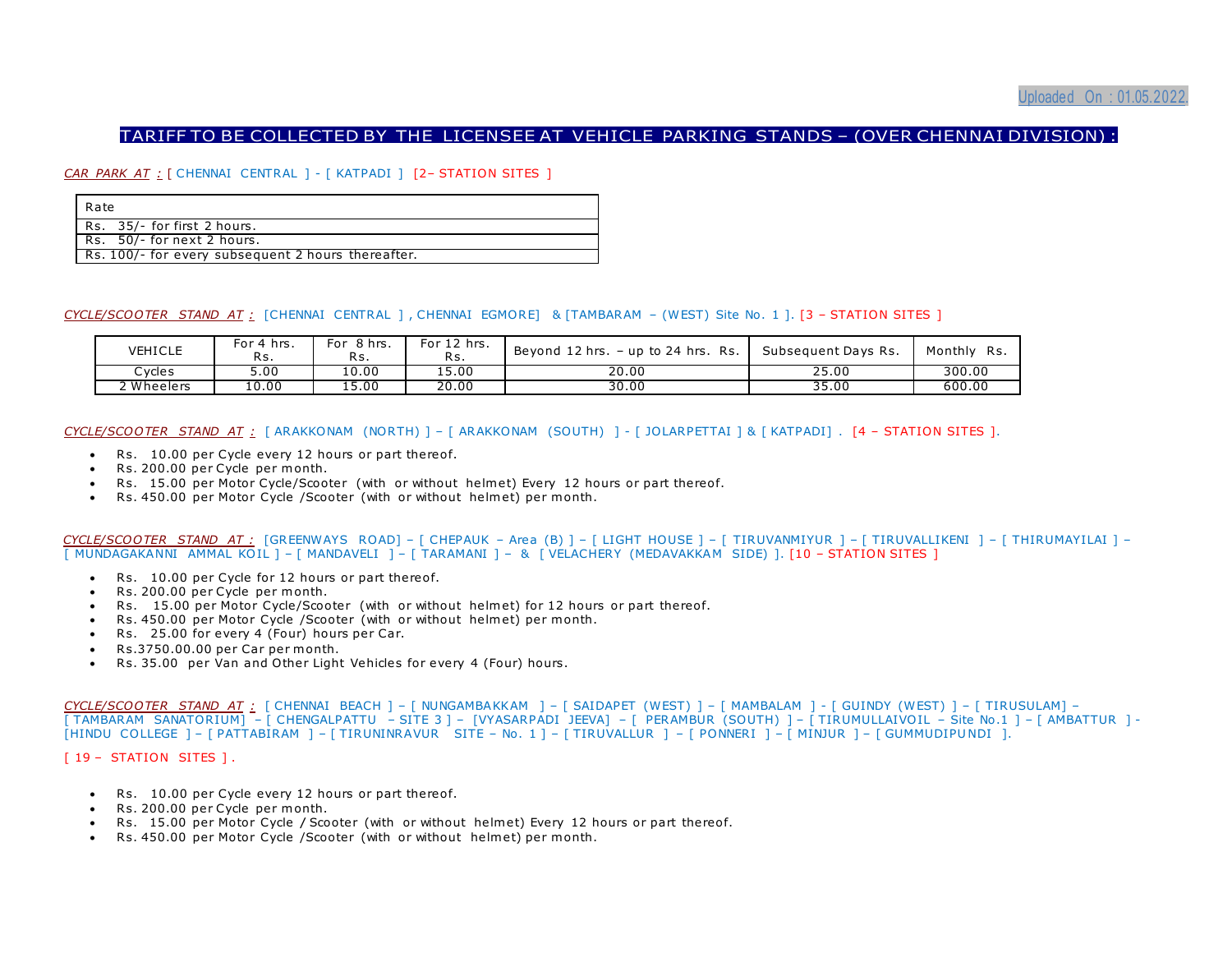*CYCLE/SCOOTER STAND AT :* [ VANDALUR SITE – A ] – [ GUDUVANCHERI] – [ MELMARVATHUR ] – [TINDIVANAM (TEMPLE SIDE) ] – [ KANCHIPURAM ] - [ KANCHIPUR AM EAST] – [ VANIYAM BADI – SITE 2 ] – [ GUDIYATTAM – 2 ] – [ WALAJAH ROAD ] – [ MUKUNDARAYAPUR AM ] – [ SULLURPETTA ] – [ARAMBAKKAM ]. [ 12 - STATION SITES ].

- Rs. 10.00 per Cycle for 24 hours or part thereof.
- Rs. 200.00 per Cycle per month.
- Rs. 15.00 per Motor Cycle / Scooter ( with or without helmet) for 24 hours or part thereof.
- Rs. 375.00 per Motor Cycle / Scooter (with or without helmet) per month.

*COMBINED VEHICLE PARKING STAND AT :* [PERAMBUR (NEAR RAIL KALYANA MANDAPAM) ] – [ PERAMBUR LOCO WORKS – SITE No . 2 ] & [ PALLAVARAM (EAST) ]

### [ 3 – STATION SITES ].

- Rs. 10.00 per Cycle for 12 hours or part thereof.
- Rs. 200.00 per Cycle per month.
- Rs. 15.00 per Motor Cycle/Scooter (with or without helmet) for 12 hours or part thereof.
- Rs. 450.00 per Motor Cycle / Scooter (with or without helmet) per month.
- Rs. 25.00 for every 4 (Four) hours (4 wheelers Private Car & Taxi Car) per Car.
- Rs. 3750.00 per Car per month.
- Rs. 35.00 per Van and O ther Light Vehicles for every 4 (Four) hours.
- Rs. 20.00 per Auto Rick shaw / Share Auto for every 8 (Eight) hours.
- Rs. 1500.00 per Auto Rickshaw / Share Auto per month.
- Rs. 150.00 Buses & LCV's for every 24 hours.

#### *PREMIUM TWO WHEELER PARKING AT :* [ TAMBARAM (WEST) ] . [ 1 – STATION SITE ]

| Rate                                    |
|-----------------------------------------|
| Rs. 25/- for 12 hours.                  |
| Rs. 40/- for 24 hours and part thereof. |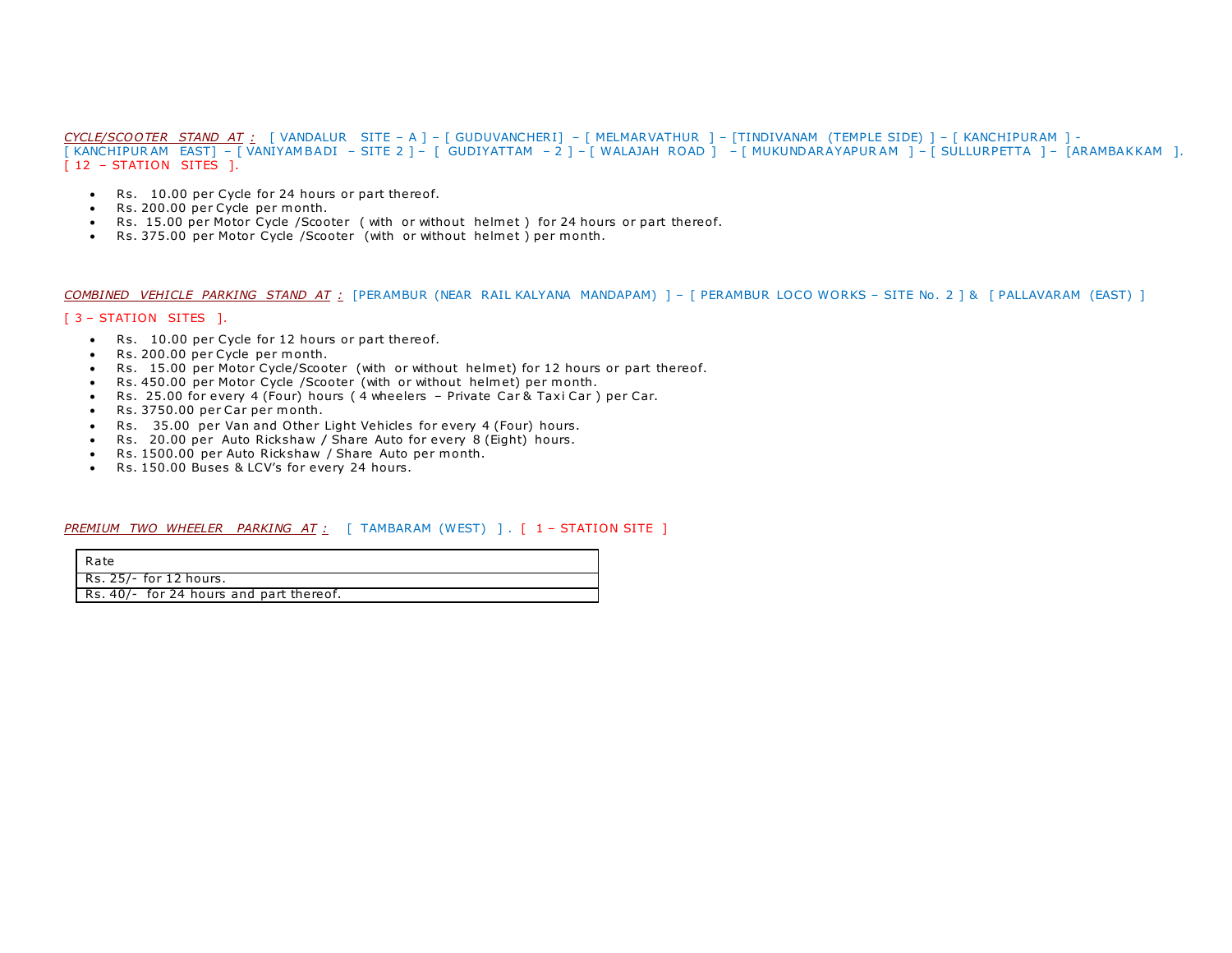# DETAILS OF PARKING CONTRACTS – ON TENDER BASIS AS ON - 01.05.2022.

| $SI$ .<br>No. | <b>STATION</b>                  | (sq.<br>mts | No of offers<br>Received | Highest Offer<br>$H - 1$                                                                                                    | 2nd<br>Highest<br>Offer $H - 2$                                                                                                                     | 3rd<br>Highest<br>Offer                                                                                                                              | 4th<br>Highest<br>Offer                                                                                                      | 5th<br>Highest<br>Offer                                                                                                                             | 6th<br>Highest<br>Offer                                                                                                                          | Contract<br>Awarded<br>To                      | EEE<br>LICENSE<br>(Rs.) | <b>CONTRACT PERIOD</b> |          | No. of<br>Years |
|---------------|---------------------------------|-------------|--------------------------|-----------------------------------------------------------------------------------------------------------------------------|-----------------------------------------------------------------------------------------------------------------------------------------------------|------------------------------------------------------------------------------------------------------------------------------------------------------|------------------------------------------------------------------------------------------------------------------------------|-----------------------------------------------------------------------------------------------------------------------------------------------------|--------------------------------------------------------------------------------------------------------------------------------------------------|------------------------------------------------|-------------------------|------------------------|----------|-----------------|
|               |                                 | AREA        |                          |                                                                                                                             |                                                                                                                                                     | $H - 3$                                                                                                                                              | $H - 4$                                                                                                                      | $H - 5$                                                                                                                                             | H 6                                                                                                                                              |                                                |                         | <b>FROM</b>            | TO.      |                 |
| 1.            | PeramburLoco<br>Works - Site 2  | 980         | 6                        | K. Meikandan,<br>60/20, Kannabiran<br>Koil Street,<br>Perambur,<br>Chennai - 600<br>011. Offer Rate<br>Rs.42,03,000/-.      | Megaa<br>Enterprises,<br>1/157 Aasari<br>Street,<br>Muthunaickenpa<br>tty (PO),<br>O malur (TK),<br>Salem 636 304.<br>Offer Rate Rs,<br>36,52,800/- | M/s. Ranjana<br>Enterprises,<br>$A - 123$ , Sky<br>Lark Sector-<br>II CBD<br>Belapur, Navi<br>Mumbai 400<br>614 Offer Rate<br>Rs.<br>$33,11,786/-$ . | A.T.<br>Thirumurthy,<br>No.31/1,<br>Elephant Gate,<br>Bridge Road,<br>Chennai-3.<br>O ffer Rate<br>Rs. 25,00,000/-.          | T. Karthick Raja,<br>Old No.68, New<br>No.16,<br>Periyanan<br>Street, Seven<br>Wells, Chennai -<br>600 001. Offer<br>Rate<br>Rs.<br>$24,30,000/-$ . | $\mathsf{C}$ .<br>Thulasirama<br>n, 297/122,<br>Paper Mills<br>Road,<br>Paravallure,<br>Chennai-<br>600082.<br>O ffer Rate<br>Rs.<br>19,57,311/- | MEIKANDAN<br>-1 Tenderer<br>¥τ                 | 42,03,000/-             | 03.06.19               | 02.06.22 | 3               |
| 2.            | A rambakkam                     | 112         | $\mathbf{1}$             | A migo Enterprises,<br>6, Silver Street,<br>V ive kanandha<br>Nagar, Kolathur,<br>Chennai.<br>O ffer Rate<br>Rs. 3,10,500/- |                                                                                                                                                     |                                                                                                                                                      |                                                                                                                              |                                                                                                                                                     |                                                                                                                                                  | AMIGO ENTERPRISES<br>H – 1 Tenderer            | 3,10,500/-              | 04.07.19               | 03.07.22 | 3               |
| 3.            | Tambaram-<br>West<br>Site No. 1 | 2925        | $\overline{3}$           | S V elusamy,<br>252, 5th Street,<br>Gandhipuram,<br>Coimbatore - 641<br>012.<br>O ffer Rate Rs.<br>$3,25,33920/-.$          | M/s. Ranjana<br>Enterprises,<br>$A - 123$ , Sky<br>Lark Sector - II<br>CBD Belapur,<br>Navi Mumbai<br>4006140ffer<br>Rate Rs.<br>$3,01,78,080/$ -.  | O m Saravana<br>Enterprises,<br>4/95, Mettu<br>Street,<br>Perumbakkam,<br>Chennai. Offer<br>Rate Rs.<br>-/000,000, 2                                 |                                                                                                                              |                                                                                                                                                     |                                                                                                                                                  | VELUSAMY<br>- 1 Tenderer<br>$\omega^{\dagger}$ | 3,25,33,920/-           | 15.07.19               | 14.07.22 | 3               |
| 4.            | $Chepayk -$<br>AreaB            | 2508        | $\overline{4}$           | S. Rajendiran,<br>$31 - A$ , Ragavan<br>Nagar,<br>Kodungaiyur,<br>$Chennai - 600$<br>118. Offer Rate<br>Rs.88,38,000/-.     | R. Vishnu,<br>42, Perumal<br>Koil Street,<br>Deevanur<br>Village & Post,<br>Tindivanam.<br>O ffer Rate<br>Rs.81,99,999.5<br>$\mathbf{0}$ .          | M/s. Ranjana<br>Enterprises,<br>$A - 123$ , Sky<br>Lark Sector -<br>II CBD<br>Belapur, Navi<br>Mumbai 400<br>614 Offer Rate<br>Rs.<br>77,77,872/-.   | M. Rajkumar,<br>No.20,<br>Kannabiran Koil<br>Street,<br>Perambur,<br>Chennai - 600<br>011.<br>Offer Rate<br>Rs. 77,04,000/-. |                                                                                                                                                     |                                                                                                                                                  | RAJENDIRAN<br>-1 Tenderer<br>ທ່ $\pm$          | 88,38,000/-             | 19.07.19               | 18.07.22 | 3               |
| 5.            | Taramani                        | 503         | $\overline{2}$           | S.Rajendran<br>$No.31 - A,$<br>Ragavan Nagar,<br>Kodungaiyur,<br>Chennai.<br>O ffer Rate<br>Rs.43,56,000/-                  | M. Rajkumar,<br>Old No.20, New<br>No.18,<br>Kannabiran Koil<br>Street,<br>Perambur,<br>Chennai.<br>O ffer Rate<br>Rs. 27,00,252/-                   |                                                                                                                                                      |                                                                                                                              |                                                                                                                                                     |                                                                                                                                                  | RAJENDIRAN<br>-1 Tenderer<br>ທ່≖               | 43,56,000/-             | 19.09.19               | 18.09.22 | 3               |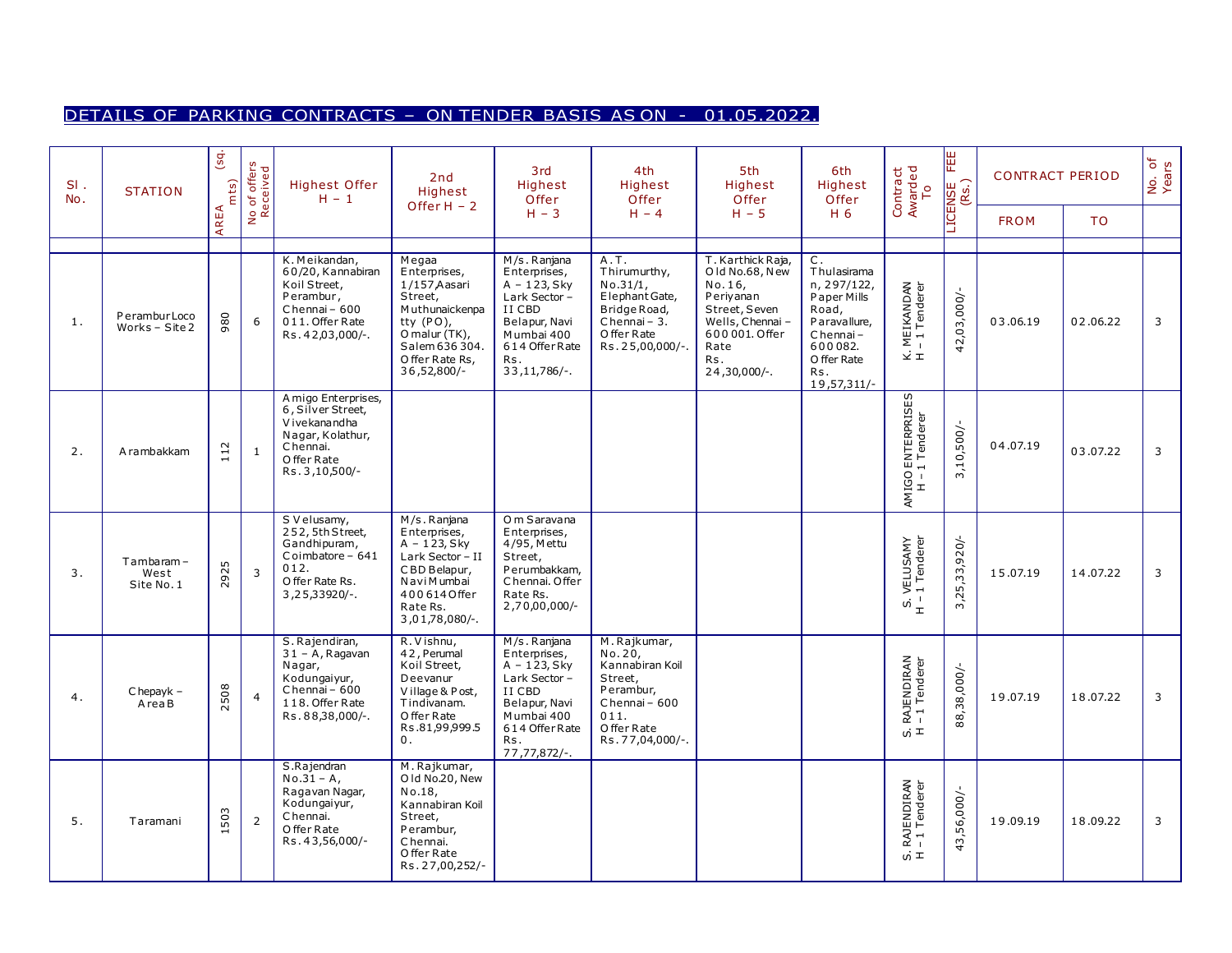| 6.  | Guduvancheri                                | $\frac{4}{1}$<br>3015. | 3            | R. Vishnu,<br>40/2, Perumal<br>kovilStreet.<br>Deevanur Village &<br>Post.<br>Tindivanam.<br>O ffer Rate<br>Rs. 1,39,99,999/-                                                                        | M/s Good Aim<br>Infrastructure,<br>$No. K - 39,$<br>V edanthangal<br>Nagar,<br>A rasankhazhani<br>, Chitlapakkam,<br>Chennai.<br>O ffer Rate<br>Rs.<br>1,36,00,000/- | Ranjana<br>Enterprises,<br>$A - 502$ , Plot<br>No.36,<br>Sector II.<br>Kukreja Estate,<br>NR KstarHotel,<br>CBD Belapur,<br>Navi Mumbai.<br>O ffer Rate<br>Rs.<br>89,20,296/- |                                                                                                                                         |                                                                                                                                          |                                                                                                                                                                             | VISHNU<br>Tenderer<br>∵ ئە<br>$\mathbbmss{E}$ | -/666'66'50'<br>$\vec{r}$ | 28.09.19 | 27.09.22 | 3              |
|-----|---------------------------------------------|------------------------|--------------|------------------------------------------------------------------------------------------------------------------------------------------------------------------------------------------------------|----------------------------------------------------------------------------------------------------------------------------------------------------------------------|-------------------------------------------------------------------------------------------------------------------------------------------------------------------------------|-----------------------------------------------------------------------------------------------------------------------------------------|------------------------------------------------------------------------------------------------------------------------------------------|-----------------------------------------------------------------------------------------------------------------------------------------------------------------------------|-----------------------------------------------|---------------------------|----------|----------|----------------|
| 7.  | Tirusulam                                   | 290.00                 | $\mathbf{1}$ | O m Saravana<br>Enterprises,<br>No. 4/95, Mettu<br>Street,<br>Perumbakkam<br>Chennai-600100.<br>Rate guoted<br>Rs.12,00,006/-                                                                        |                                                                                                                                                                      |                                                                                                                                                                               |                                                                                                                                         |                                                                                                                                          |                                                                                                                                                                             | OM SARAVANA<br>ENTERPRISES<br>Lone Tenderer   | 8,04,000/-                | 24.11.21 | 23.11.23 | $\overline{2}$ |
| 8.  | Perambur (Near<br>Rail Kalyana<br>Mandapam) | 50<br>2792.            | 5            | Ranjana<br>Enterprises,<br>$A - 502$ , Plot<br>No.36,<br>$Sector - II$ ,<br>Kukreja Estate NR.<br>Kstar Hotel, CBD<br>Belapur,<br>$N$ avi $M$ umbai - 400<br>614.<br>Offer Rate Rs.<br>1,04,56,789/- | S. Bhavani<br>Venkatesan,<br>No.21, 23,<br>Subramania<br>Main Road,<br>Perambur,<br>Chennai - 600<br>020.<br>O ffer Rate Rs.<br>1,00,30,300/-                        | M. Rajkumar,<br>No.20, New<br>No.18,<br>Kannabiran<br>Koil Street,<br>Perambur,<br>Chennai-600<br>020.<br>O ffer Rate Rs.<br>92,72,997/-                                      | S. Rajendiran,<br>$No.31 - A,$<br>Ragavan Nagar,<br>Shanmuqappa<br>Street,<br>Kodungaiyur,<br>Chennai.<br>O ffer Rate<br>Rs.88,20,000/- | S. Velusamy,<br>252, 5th Street,<br>Gandhipuram,<br>Coimbatore-<br>641012.<br>O ffer Rate Rs.<br>87,87,870/-                             |                                                                                                                                                                             | RANJANA ENTERPRISES<br>H – 1 Tenderer         | 1,04,56,789/-             | 09.10.19 | 08.10.22 | 3              |
| 9.  | Katpadi-<br>Car Parking                     | 400                    | 6            | R. Dinesh Kumar,<br>No. 26, 13 <sup>th</sup> Street,<br>Kumarappa Nagar,<br>Katpadi.<br>O ffer Rate Rs.<br>14,62,234/-                                                                               | R. Vishnu,<br>40/2, Perumal<br>Kovil Street,<br>Deevanur<br>Village Post,<br>Tindivanam TK.<br>Villupuram.<br>O ffer Rate<br>Rs. 14,57,999/-                         | A.Shajahan,<br>No. 35, KVR<br>Nagar Main<br>Road,<br>Karuvampalaya<br>m, Tiruppur.<br>O ffer Rate Rs.<br>10,50,786/-                                                          | VRB Contractors,<br>No.22/25A, New<br>Street,<br>A gravaram<br>Nagar, Katpadi.<br>Offer Rate Rs.<br>9,83,901.60                         | A.Kanchana,<br>11/26, Nehru<br>Street, New<br>A nna Nagar,<br>Thirumullaivayal<br>. Chennai - 600<br>062. Offer Rate<br>Rs. 9, 36, 999/- | M <sub>1</sub><br>Srinivasan,<br>No.47/25,<br>Kamaraj<br>Nagar,<br>Periva<br>Kanchipura<br>$m -$<br>631502.<br>O ffer Rate<br>Rs.<br>$9,30,000/-$                           | . DINESH KUMAR<br>H – 1 Tenderer<br>œ         | 14,62,234/                | 18.10.19 | 17.10.22 | 3              |
| 10. | Jolarpet                                    | 720                    | 6            | C.Krishnamoorthi,<br>No.60 E, TPT Main<br>Road,<br>V akkanampatti<br>$(PO)$ ,<br>Tirupathur,<br>Jolamettai-<br>635851.<br>O ffer rate<br>Rs.30,60,000/-                                              | S. Velusamy,<br>252, 5th Street,<br>Gandhipuram,<br>Coimbartore.<br>O ffer Rate<br>Rs. 27, 27, 270/-                                                                 | A.Kanchana,<br>No.11,26<br>Nehru Street,<br>New<br>Annanagar,<br>Thirumullaivoy<br>al,<br>Chennai.<br>Rs.<br>23,81,949/-                                                      | M. Srinivasan,<br>No. 47, 25<br>Jawaharlal<br>Street,<br>Kancheepuram.<br>Offer Rate Rs.<br>$23,13,000/-$                               | K.Y Enterprises,<br>No.288, Mosque<br>Back Street,<br>S Kodiyur,<br>Jolamettai.<br>O ffer Rate Rs.<br>$9,85,500/-$                       | Global<br>Foods,<br>No.92/1,<br>A meena B1<br><b>Building</b><br>Railway<br>Parallel<br>Road,<br>1st Cross,<br>Yeshwanthp<br>ur,<br>Banglore.<br>O ffer Rate<br>Rs. 2,726/- | KRISHNAMOORTHI<br>H - 1 Tenderer<br>ن         | 30,60,000/-               | 05.11.19 | 04.11.22 | 3              |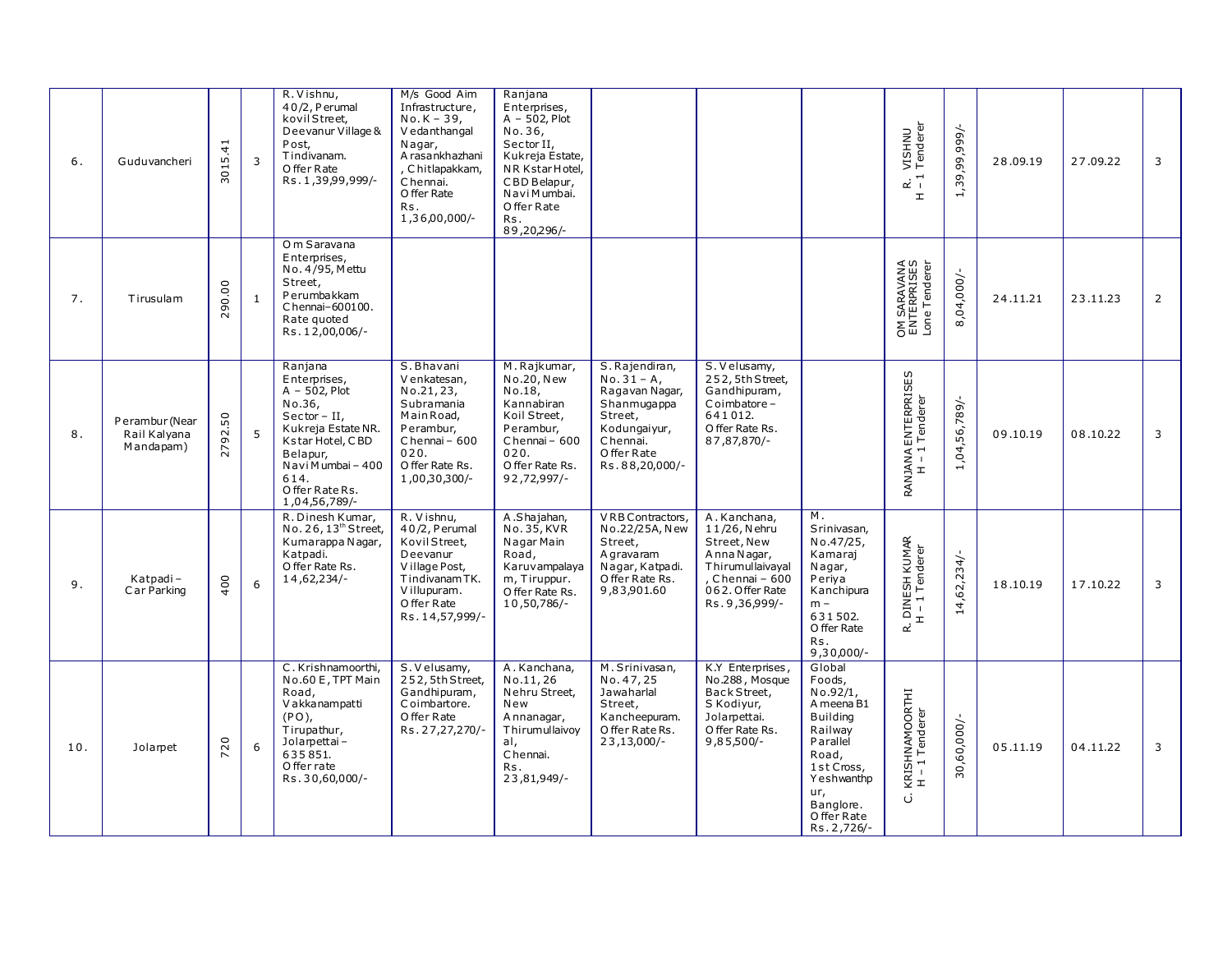| 11. | Tiruninravur-<br>Site 1             | 700  | 1              | A.Kanchana,<br>No.11/26, Nehru<br>Street,<br>New Anna Nagar,<br>Thirumullaivoyal,<br>$Chenna - 600$<br>062. Offer Rate Rs.<br>29,79,999/-                            |                                                                                                                                                                                                     |                                                                                                                                                                                               |                                                                                                                                 |                                                                                                                                                      |                                                                                                                                  | A. KANCHANA<br>LONE Tenderer                         | 29,79,999/-   | 17.11.19 | 16.11.22 | 3              |
|-----|-------------------------------------|------|----------------|----------------------------------------------------------------------------------------------------------------------------------------------------------------------|-----------------------------------------------------------------------------------------------------------------------------------------------------------------------------------------------------|-----------------------------------------------------------------------------------------------------------------------------------------------------------------------------------------------|---------------------------------------------------------------------------------------------------------------------------------|------------------------------------------------------------------------------------------------------------------------------------------------------|----------------------------------------------------------------------------------------------------------------------------------|------------------------------------------------------|---------------|----------|----------|----------------|
| 12. | A rakkonam-<br>North                | 1170 | $\overline{4}$ | S. Bhavani<br>V enkatesan,<br>$No. 21 - 23,$<br>subramania Main<br>Road, Perambur,<br>Chennai. Offer<br>Rate Rs.<br>56, 56, 770/-                                    | T. Suresh<br>Kumar,<br>No. 19.13 <sup>th</sup><br>Street,<br>Kumarappa<br>Nagar,<br>Katpadi.<br>Offer Rate<br>Rs. 51, 58, 234/-                                                                     | R. Issac<br>Prabudoss,<br>No. 18, Town<br>Hall, 1 Street,<br>A rakkonam,<br>V ellore.<br>O ffer Rate Rs.<br>43,85,999/-                                                                       | M. Rajkumar,<br>No. 20, New No.<br>18, Kannabiran<br>Koil Street,<br>Perambur,<br>Chennai.<br>O ffer Rate Rs.<br>41,50,035/-    |                                                                                                                                                      |                                                                                                                                  | KUMAR<br>Tenderer<br>T. SURESH k<br>Eligible H – 1 1 | 51,75,000/-   | 15.12.19 | 14.12.22 | 3              |
| 13. | V elacherry<br>(Medavakkam<br>side) | 3000 | 3              | S. Velusamy,<br>252, 5 <sup>th</sup> Street,<br>Gandhipuram,<br>Coimbatore - 641<br>012.<br>O ffer Rate Rs.<br>1,23,57,000/-                                         | Jayabalan<br>Parthsarathy,<br>$No.6 - A. S - 2$<br>Sumangali<br>A partments,<br>Kulakarai<br>Street, Dawood<br>Nagar,<br>Medavakkam,<br>Chennai - 600<br>100. Offer Rate<br>Rs.<br>1, 18, 26, 252/- | Ranjana<br>Enterprises,<br>$A - 502$ , Plot<br>No.36, Sector<br>$-II$ ,<br>Kukreja Estate<br>NR. Kstar<br>Hotel,<br>CBD Belapur,<br>Navi Mumbai-<br>400 614. Offer<br>Rate Rs.<br>98,37,000/- |                                                                                                                                 |                                                                                                                                                      |                                                                                                                                  | Jayabalan Parthasarathy,<br>Eligible H-1 tenderer    | 1,18,26,252/- | 02.01.20 | 01.01.23 | $\overline{3}$ |
| 14. | V andalur<br>Site A                 | 500  | 6              | Elandurai<br>Maheswary,<br>Old No.68 New<br>No.16,<br>4 <sup>th</sup> floor, Periyanan<br>MudaliStreet,<br>Seven Wells,<br>Chennai. Offer<br>Rate Rs.<br>47,89,000/- | R. Vishnu,<br>40/2, Perumal<br>Kovil Street,<br>Deevanur<br>Village Post,<br>Tindivanam<br>TK., Villupuram.<br>Offer Rate Rs.<br>45,69,999/-                                                        | <b>GI Retail</b><br>Private<br>Limited,<br>C-9, Thiru, Vi.<br>Ka. Industrial<br>Estate, Guindy,<br>Chennai. Offer<br>Rate Rs.<br>42,87,276/-                                                  | Dharini,<br>Old No.60 New<br>No.18,<br>Kannabiran Koil<br>Street,<br>Perambur,<br>Chennai, Offer<br>Rate Rs.<br>42,33,339/-     | <b>Gerak Kilat</b><br>Parking Private<br>Limited, No.<br>7A/1, Chennai<br>Bhattai Road,<br>Villivakkam,<br>Chennai, Offer<br>Rate Rs.<br>41,67,072/- | Lateef<br>Ahmed,<br>No.28/32,<br>$2nd$ Floor,<br>Davison<br>Street,<br>Broadway,<br>Chennai.<br>Offer Rate<br>Rs.<br>18,45,000/- | Elandurai Maheswary,<br>H-1 tenderer                 | 47,89,000/    | 04.01.20 | 03.01.23 | 3              |
| 15. | Tirumullaivayil-<br>Site No. 1      | 402  | 8              | P. Sangeetha,<br>No 1 150, 2 <sup>nd</sup> floor,<br>V embuliamman<br>Koil Street,<br>Madipakkam,<br>Chennai-600091<br>Offer Rate Rs.<br>$31,00,000/-$               | R. Subburaj,<br>912 Round<br>Building, Anna<br>Nagar West<br>Extn, Chennai.<br>Offer Rate Rs.<br>23, 16, 508/-                                                                                      | T. Suresh<br>Kumar,<br>No. 19, 13th<br>Street,<br>Kumarappa<br>Nagar,<br>Katpadi,<br>V ellore. Offer<br>Rate Rs.                                                                              | S. Mythili,<br>No. 25/10,<br>Thiyagarajan<br>Street,<br>Vetrinagar,<br>Peravallur,<br>Chennai. Offer<br>Rate Rs.<br>22,86,999/- | M. Srinivasan,<br>No 4725<br>Jawaharlal<br>Street,<br>Kancheepuram.<br>O ffer Rate Rs.<br>$20,13,000/-$                                              | <b>GI Retail</b><br>Private<br>Limited,<br>$C - 9$ . Thiru.<br>Vi.Ka.<br>Industrial<br>Estate,<br>Guindy,<br>Chennai.            | P.Sangeetha,<br>H-1 tenderer                         | 31,00,000/-   | 09.01.20 | 08.01.23 | 3              |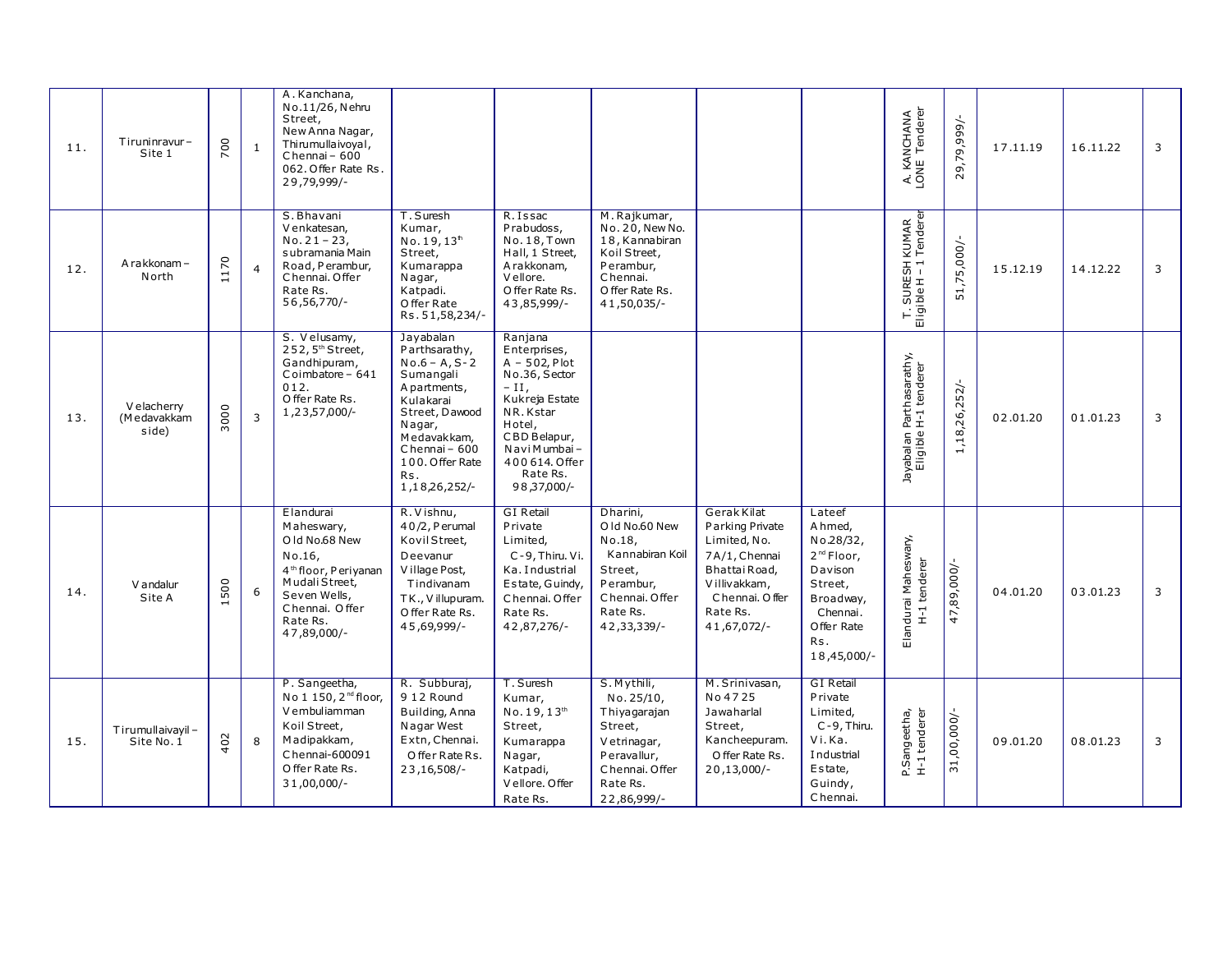|     |                                   |                      |                | <b>Gerak Kilat Parking</b>                                                                                                                                                                  | C. Thulasi                                                                                                                                                    | 22,88,888/-                                                                                                                                           |                                                                                                                                                                 |                                                                                                                                  | O ffer Rate        |                                                                                              |                        |          |          |                |
|-----|-----------------------------------|----------------------|----------------|---------------------------------------------------------------------------------------------------------------------------------------------------------------------------------------------|---------------------------------------------------------------------------------------------------------------------------------------------------------------|-------------------------------------------------------------------------------------------------------------------------------------------------------|-----------------------------------------------------------------------------------------------------------------------------------------------------------------|----------------------------------------------------------------------------------------------------------------------------------|--------------------|----------------------------------------------------------------------------------------------|------------------------|----------|----------|----------------|
|     |                                   |                      |                | Private Limited,<br>No. 7A/1, Chennai<br>Bhattai Road,<br>V illivakkam,<br>Chennai. Offer<br>Rate Rs.<br>19,23,480/-                                                                        | Raman,<br>122, Paper Miils<br>road,<br>Jawahar<br>Nagar, Chennai.<br>Offer Rate Rs.<br>19,20,000/-                                                            |                                                                                                                                                       |                                                                                                                                                                 |                                                                                                                                  | Rs.<br>19,97,460/- |                                                                                              |                        |          |          |                |
| 16. | Tambaram-<br>Premium 2<br>Wheeler | LO.<br>$\frac{9}{4}$ | $\overline{3}$ | Ranjana<br>Enterprises,<br>$A - 502$ , Plot<br>No.36, Sector - II,<br>Kukreja Estate NR.<br>Kstar Hotel,<br>CBD Belapur,<br>Navi Mumbai - 400<br>614.<br>Offer<br>Rate<br>Rs.1,61,23,456/-. | A.Ajay,<br>No.6, 3rd Street,<br>A nand Nagar,<br>O kkiyam,<br>Thoraipakkam,<br>Chennai. Offer<br>Rate Rs.<br>1,42,29,000/-.                                   | <b>GI</b> Retail<br>Private<br>Limited,<br>C-9, Thiru. Vi.<br>Ka. Industrial<br>Estate, Guindy,<br>Chennai. Offer<br>Rate Rs.<br>1,20,00,000/-.       |                                                                                                                                                                 |                                                                                                                                  |                    | RANJANA ENTARPRISES<br>Tenderer<br>$\overline{\phantom{a}}$<br>$\overline{1}$<br>$\mathbf r$ | 1,61,23,456/-          | 05.02.20 | 04.02.23 | 3              |
| 17. | Guindy - West                     | 676.70               | 5              | <b>GI Retail Private</b><br>Limited,<br>C-9, Thiru. Vi. Ka.<br>Industrial Estate,<br>Guindy, Chennai.<br>O ffer Rate<br>Rs.50,06,430/-.                                                     | P. Sangeetha,<br>No 1 1 50, 2 <sup>nd</sup><br>floor,<br>V embuliamman<br>Koil Street,<br>Madipakkam,<br>Chennai-<br>6000910ffer<br>Rate Rs.<br>38, 33, 337/- | S. Velusamy,<br>252, 5 <sup>th</sup> Street,<br>Gandhipuram,<br>Coimbatore-<br>641012.<br>O ffer Rate<br>Rs.<br>32,56,992/-                           | Tushar Agency,<br>Flat No. 302,<br>Gaurani CHS<br>LBS Road,<br>Damani Estate,<br>Thane. Offer<br>Rate Rs.<br>31, 32, 786/-                                      | Smt. Dharani,<br>Old No. 60, New<br>No.18,<br>Kannabiran Koil<br>Street,<br>Perambur,<br>Chennai. Offer<br>Rate Rs.<br>3132432/- |                    | GI RETAIL PRIVATE<br>LIMITED<br>Tenderer<br>$\blacksquare$<br>$\mathbf{r}$                   | 50,06,430/-            | 10.02.20 | 09.02.23 |                |
| 18. | Tiruvallikeni                     | 2634.90              | $\overline{4}$ | Ranjana<br>Enterprises,<br>$A - 502$ , Plot<br>No.36,<br>$Sector - II$ ,<br>Kukreja Estate NR.<br>Kstar Hotel, CBD<br>Belapur,<br>NaviMumbai-400<br>614.<br>Rate quoted<br>Rs.1,30,60,368/- | Om Saravana<br>Enterprises,<br>No. 4/95, Mettu<br>Street,<br>Perumbakkam<br>Chennai-<br>600100.<br>Rate quoted<br>Rs.<br>1,30,50,000/-                        | M.<br>Harikrishnan,<br>No. C 30 Coral<br>EnnarAppts.,<br>A varampalaya<br>m Road,<br>Ganapathy,<br>Coimabtore.<br>Rate quoted<br>Rs.<br>1,15,74,000/- | <b>GI Retail Private</b><br>Limited,<br>$C - 9$ , Thiru Vi<br>Ka Industrial<br>Estate, Guindy,<br>Chennai-<br>600032.<br>Rate quoted<br>Rs.<br>1, 11, 44, 746/- |                                                                                                                                  |                    | RANJANA ENTERPRISES<br>H - 1 TENDERER                                                        | 30,60,368<br>$\vec{+}$ | 21.03.21 | 20.03.24 | 3              |
| 19. | Light House                       | 2167                 | $\overline{4}$ | R. Yukeshkumar<br>No: 31 A Raghavan<br>Nagar<br>shanmuqappa<br>Street<br>Kodungaiyur<br>Chennai-600118.<br>Rate quoted<br>Rs.68,10,066/-                                                    | M. Harikrishnan,<br>No. C 30 Coral<br>EnnarAppts.,<br>A varampalayam<br>Road,<br>Ganapathy,<br>Coimabtore.<br>Rate quoted<br>Rs.64,66,500/-                   | C. Surya<br>New No 37 Old<br>No 195th<br>Lane, Indira<br>Nagar Adyar,<br>Chennai,<br>Rate Quoted<br>Rs.<br>$64,26,000/-$ .                            | R. Subburaj,<br>9 12 Round<br>Building, Anna<br>Nagar West<br>Extn, Chennai.<br>Offer Rate Rs.<br>55, 59, 777/-                                                 |                                                                                                                                  |                    | YUKESHKUMAR R<br>H – 1 TDNERER                                                               | 45,42,067/-            | 28.06.21 | 27.06.23 | $\overline{2}$ |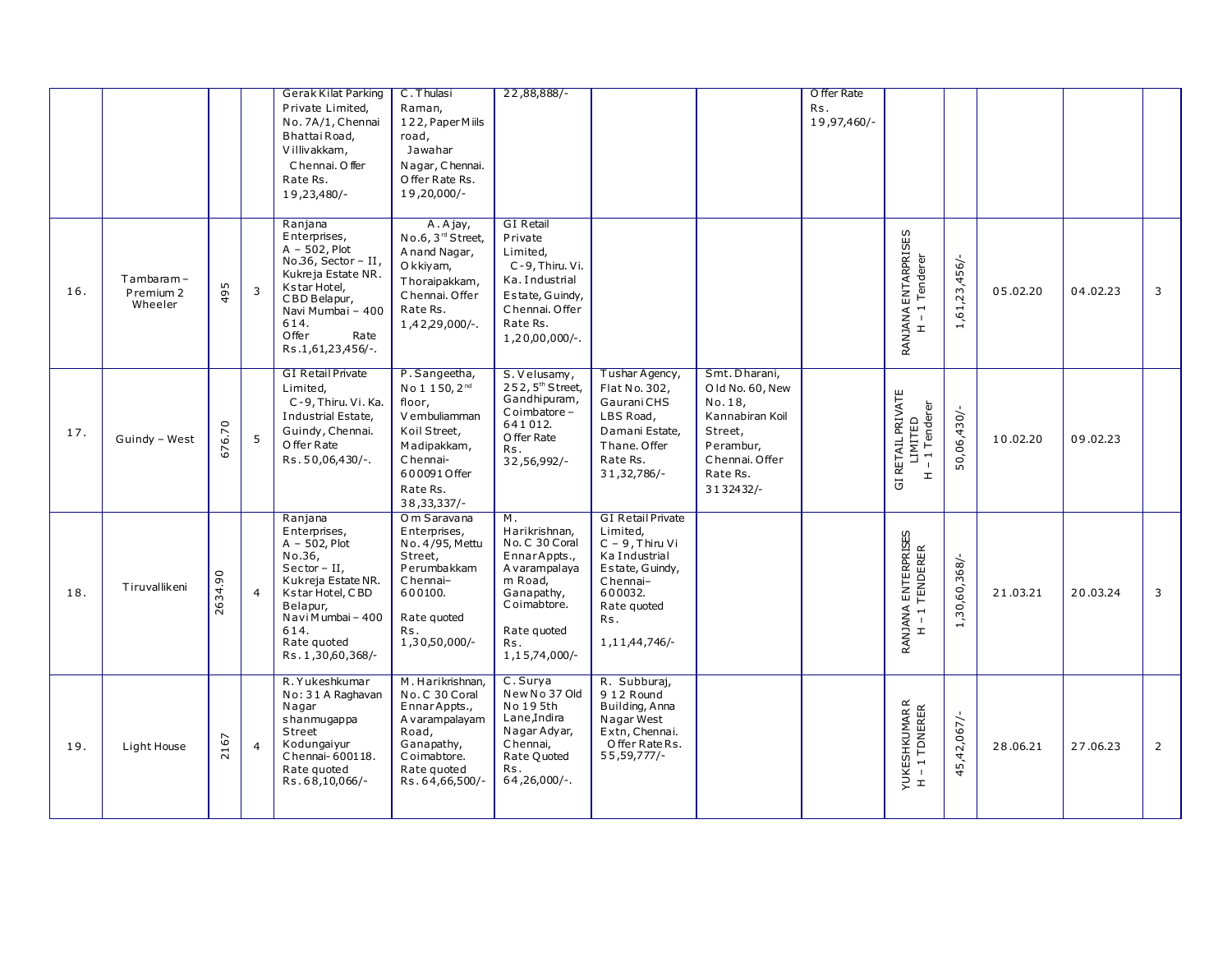| 20. | Greenways Road               | 53<br>1986.          | 5              | Shri. A. Lateef<br>A hmed,<br>No. 28/32, 2nd<br>Floor, Davidson<br>Street,<br>Broadway,<br>Chennai-600<br>001. Offer Rate Rs.<br>71,97,552/-                                               | Tushar Agency,<br>Flat No. 302,<br>Gaurani CHS<br>LBS Road,<br>Damani Estate,<br>Thane. Offer<br>Rate Rs.<br>71,23,456/-                       | S. Velusamy,<br>252,5 <sup>th</sup> Street,<br>Gandhipuram,<br>Coimbatore-<br>641012.<br>Offer Rate Rs.<br>54,55,800/<br>$\tilde{\phantom{a}}$ | A.Ajay,<br>No.6, 3 <sup>rd</sup> Street,<br>Anand Nagar,<br>O kkiyam,<br>Thoraipakkam,<br>Chennai.<br>O ffer Rate<br>Rs. 52,65,900/- | <b>GI Retail Private</b><br>Limited,<br>C-9, Thiru. Vi.<br>Ka. Industrial<br>Estate, Guindy,<br>Chennai. Offer<br>Rate<br>Rs.35,49,080/- | LATEEF AHMED<br>H - 1 TENDERER       | 1,07,96,328/-   | 01.07.21 | 30.06.23 | $\mathbf{3}$   |
|-----|------------------------------|----------------------|----------------|--------------------------------------------------------------------------------------------------------------------------------------------------------------------------------------------|------------------------------------------------------------------------------------------------------------------------------------------------|------------------------------------------------------------------------------------------------------------------------------------------------|--------------------------------------------------------------------------------------------------------------------------------------|------------------------------------------------------------------------------------------------------------------------------------------|--------------------------------------|-----------------|----------|----------|----------------|
| 21. | A rakkonam<br>(South)        | 550                  | 1              | Smt. S. Mythili,<br>No. 20/10,<br>Thiyagarajan<br>Street,<br>Vetrinagar,<br>Peravallur,<br>Chennai - 600<br>082. Offer Rate<br>Rs.29,07,000/-                                              |                                                                                                                                                |                                                                                                                                                |                                                                                                                                      |                                                                                                                                          | S. MYTHILI<br>Lone TENDERER          | 43,60,500/-     | 12.07.21 | 11.07.24 | 3              |
| 22. | Kanchipuram                  | 50<br>$\overline{1}$ | 2              | Ranjana<br>Enterprises,<br>$A - 502$ , Plot<br>No.36, Sector - $II$ ,<br>Kukreja Estate NR.<br>Kstar Hotel,<br>CBD Belapur,<br>Navi Mumbai - 400<br>614.<br>O ffer Rate Rs.<br>45,67,896/- | M. Srinivasan,<br>No 4725<br>Jawaharlal<br>Street,<br>Kancheepuram.<br>O ffer Rate<br>Rs. 18,00,000/-                                          |                                                                                                                                                |                                                                                                                                      |                                                                                                                                          | RANJANA ENTERPRISES<br>H -1 Tenderer | 30,45,264/      | 14.07.21 | 13.07.23 | $\overline{2}$ |
| 23. | Mukundarayapur<br>am         | 300                  | $\overline{2}$ | Shri.A.Lateef<br>A hmed,<br>No. 28/32, 2nd<br>Floor, Davidson<br>Street,<br>Broadway,<br>Chennai - 600<br>001. Offer Rate Rs.<br>$4,23,630/-$                                              | M. Srinivasan,<br>No 4725<br>Jawaharlal<br>Street,<br>Kancheepuram.<br>O ffer Rate<br>Rs. 4,00,000/-                                           |                                                                                                                                                |                                                                                                                                      |                                                                                                                                          | LATEEF AHMED<br>H - 1 Tenderer       | 2,82,240/-      | 28.07.21 | 27.07.23 | $\overline{2}$ |
| 24. | Mundaga kanni<br>A mman Koil | 2106                 | $\overline{2}$ | M. Harikrishnan,<br>No.C 30 Coral<br>EnnarAppts.,<br>A varampalayam<br>Road,<br>Ganapathy,<br>Coimabtore.<br>Rate quoted<br>Rs.72,72,000/-                                                 | R. Yukeshkumar<br>No: 31A<br>Raghavan<br>Nagar<br>shanmugappa<br>Street<br>Kodungaiyur<br>Chennai-<br>600118.<br>Rate guoted<br>Rs.61,00,056/- |                                                                                                                                                |                                                                                                                                      |                                                                                                                                          | M. HARIKRISHNAN<br>H - 1 Tenderer    | 54,000/-<br>45, | 16.08.21 | 15.08.23 | $\overline{2}$ |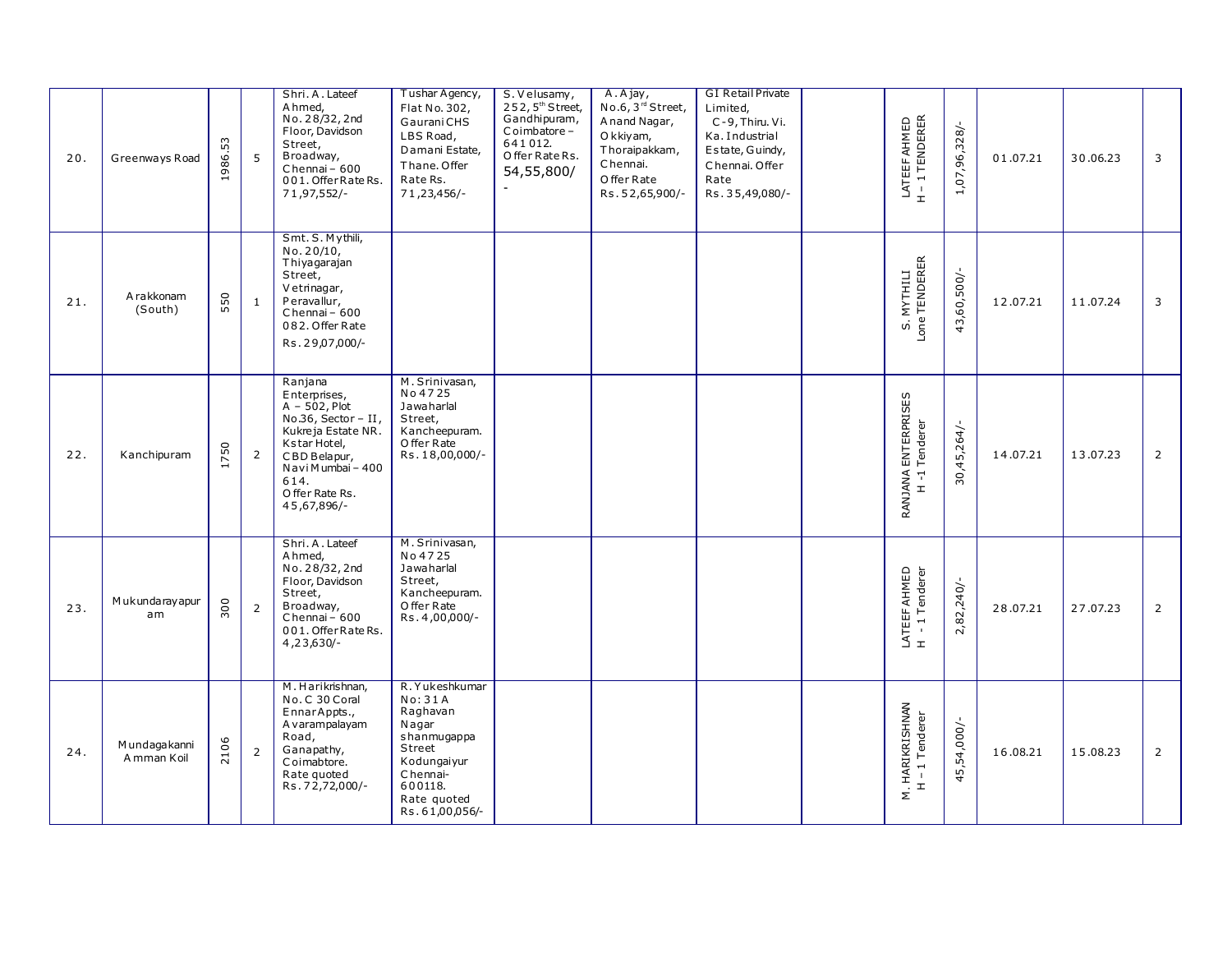| 25. | Puratchi<br>Thalaivar<br>Dr <sub>M</sub> G<br>Ramachandran<br>Central<br>Railway Station | 3682.76                        | $\overline{2}$ | Ranjana<br>Enterprises,<br>$A - 502$ , Plot<br>No.36, Sector - II,<br>Kukreja Estate NR.<br>Kstar Hotel,<br>CBD Belapur,<br>Navi Mumbai - 400<br>614.<br>O ffer Rate Rs.<br>3, 55, 55, 559/- | S. Velusamy,<br>252, 5th Street,<br>Gandhipuram,<br>Coimbatore-<br>641012.<br>O ffer Rate Rs.<br>3,54,69,999/-                                                                            |  |  | S VELUSAMY<br>Eligible H – 1 Tenderer                   | 2,37,18,666/- | 20.08.21 | 19.08.23 | $\overline{2}$ |
|-----|------------------------------------------------------------------------------------------|--------------------------------|----------------|----------------------------------------------------------------------------------------------------------------------------------------------------------------------------------------------|-------------------------------------------------------------------------------------------------------------------------------------------------------------------------------------------|--|--|---------------------------------------------------------|---------------|----------|----------|----------------|
| 26. | V aniyambadi-<br>Site 2                                                                  | 50<br>$\overline{\phantom{1}}$ | $\overline{2}$ | M. Harikrishnan,<br>No.C 30 Coral<br>EnnarAppts.,<br>A varampalayam<br>Road,<br>Ganapathy,<br>Coimabtore.<br>Rate guoted<br>Rs.43,29,000/-                                                   | Jayabalan<br>Parthsarathy,<br>$No.6 - A, S-2$<br>Sumangali<br>A partments,<br>Kulakarai<br>Street, Dawood<br>Nagar,<br>Medavakkam,<br>Chennai - 600<br>100. Offer Rate<br>Rs. 39,06,252/- |  |  | M HARIKRISHNAN<br>H - 1 Tenderer                        | 43,29,000/-   | 10.08.21 | 09.08.24 | 3              |
| 27. | Pallavaram<br>(East)                                                                     | 1760                           | $\mathbf{1}$   | S. Velusamy,<br>252, 5th Street,<br>Gandhipuram,<br>Coimbatore - 641<br>012.<br>O ffer Rate<br>Rs.69,69,699/-                                                                                |                                                                                                                                                                                           |  |  | S VELUSAMY<br>LONE TENDERER                             | 46,49,466/-   | 03.09.21 | 02.09.23 | $\overline{2}$ |
| 28. | Ponneri                                                                                  | 1190                           | $\overline{2}$ | S. Velusamy,<br>252, 5th Street,<br>Gandhipuram,<br>Coimbatore - 641<br>012.<br>O ffer Rate<br>Rs.36,09,999/-                                                                                | R. Subburaj,<br>912 Round<br>Building, Anna<br>Nagar West<br>Extension,<br>Chennai - 600<br>101.<br>Offer Rate<br>Rs. 17,73,802/-                                                         |  |  | VELUSAMY<br>1 TENDERER<br>$\overline{0}$<br>$\mathbf r$ | 24,10266/-    | 20.09.21 | 19.09.23 | $\overline{2}$ |
| 29. | Hinducollege                                                                             | 1000                           | 1              | Shri.S.<br>Tamilvanan,<br>NO.5,<br>Gangaiamman Koil<br>Street,<br>Tandurai,<br>Pattabiram,<br>Chennai-600072.<br>O ffer Rate<br>Rs.63,32,040/-                                               |                                                                                                                                                                                           |  |  | S TAMILVANAN<br>LONE TENDERER                           | 42,20,360/-   | 23.09.21 | 22.09.23 | $\overline{2}$ |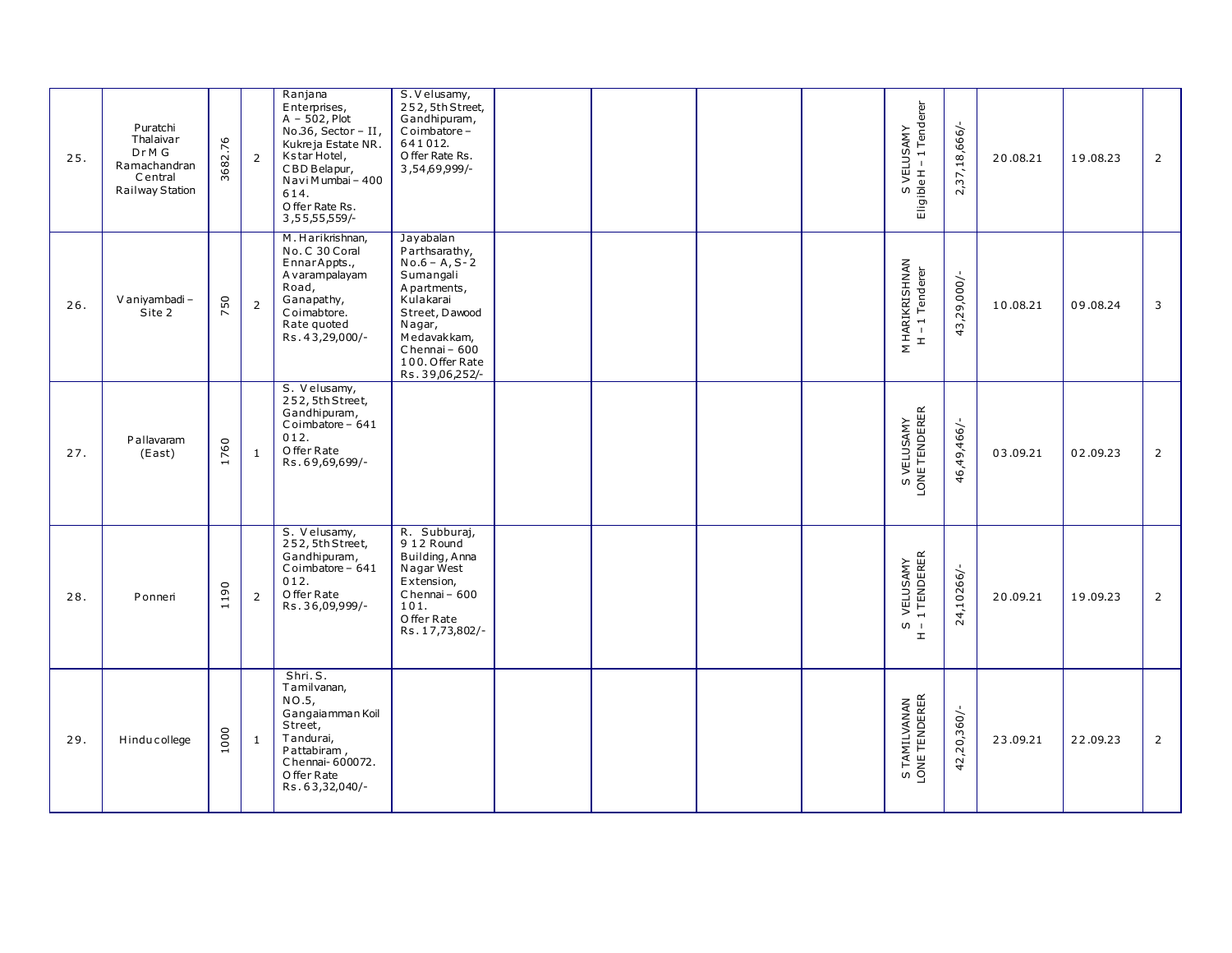| 30. | Chengalpattu-<br>Site 3 | 2166 | $\overline{3}$ | GV Milk Agencies,<br>No 18 Pillaiyar<br>KovilStreet<br>Stuartpet<br>A rakkonam.<br>O ffer Rate<br>Rs. 1,99,27,200/-                                                                       | S. Velusamy,<br>252, 5th Street,<br>Gandhipuram,<br>Coimbatore-<br>641012.<br>O ffer Rate<br>Rs.<br>1,48,27,118/-.                                                                          | R. Subburaj,<br>9 12 Round<br>Building, Anna<br>Nagar West<br>Extension,<br>Chennai - 600<br>101.<br>O ffer Rate<br>Rs.<br>91,57,167   |                                                                                                                                  |  | S VELUSAMY<br>ELIGIBLE H - 1<br>TENDERERR             | 1,23,85,932/- | 13.09.21 | 12.03.24 | 30<br>Mt<br>S <sub>1</sub> |
|-----|-------------------------|------|----------------|-------------------------------------------------------------------------------------------------------------------------------------------------------------------------------------------|---------------------------------------------------------------------------------------------------------------------------------------------------------------------------------------------|----------------------------------------------------------------------------------------------------------------------------------------|----------------------------------------------------------------------------------------------------------------------------------|--|-------------------------------------------------------|---------------|----------|----------|----------------------------|
| 31. | Chennai Egmore          | 2059 | $\overline{4}$ | S. Velusamy,<br>252, 5th Street,<br>Gandhipuram,<br>Coimbatore - 641<br>012.<br>O ffer Rate<br>Rs. 3, 21, 39, 999/-.                                                                      | Ranjana<br>Enterprises,<br>$A - 502$ , Plot<br>No.36, Sector -<br>II, Kukreja<br>Estate NR.<br>Kstar Hotel,<br>CBD Belapur,<br>Navi Mumbai -<br>400614.<br>Offer Rate Rs.<br>2,92,60,296/-. | C. Surya<br>New No 37 Old<br>No 195th<br>Lane, Indira<br>Nagar Adyar,<br>Chennai,<br>Rate Quoted<br>Rs.<br>$2,53,17,000/-$ .           | Saravanan<br>A la qurathichenn<br>ai<br>No.4/95 Mettu<br>Street,<br>Perumbakkam<br>Chennai<br>Offer Rate Rs.<br>$2,23,45,600/-.$ |  | S VELUSAMY<br>1 TENDERER<br>S.<br>$\stackrel{+}{\pm}$ | 3,21,39,999/- | 06.09.21 | 05.09.24 | 3                          |
| 32. | Thirumayilai            | 3405 | $\overline{4}$ | Ranjana<br>Enterprises,<br>$A - 502$ , Plot<br>No.36, Sector - II,<br>Kukreja Estate NR.<br>Kstar Hotel,<br>CBD Belapur,<br>Navi Mumbai - 400<br>614.<br>O ffer Rate Rs.<br>1,22,55,984/- | Ms.T.<br>Yogapriya,<br>No.3, U. V<br>Swaminathan<br>Street,<br>Chitlapakkam,<br>Chennai - 600<br>064.<br>Offer Rate<br>Rs.90,09,999/-                                                       | O m Saravana<br>Enterprises,<br>No. 4/95,<br>Mettu Street,<br>Perumbakkam<br>Chennai-<br>600100.<br>Rate quoted<br>Rs.<br>88,90,000/-. | C. Surya<br>New No 37 Old<br>No 195th<br>Lane, Indira<br>Nagar Adyar,<br>Chennai,<br>Rate Quoted<br>Rs.77,79,600/-.              |  | RANJANA ENTERPRISES<br>H – 1 TENDERER                 | 1,22,55,984/  | 01.10.21 | 30.09.24 | 3                          |
| 33. | Pattabiram              | 600  | $\overline{3}$ | Shri.S.<br>Tamilvanan,<br>NO.5,<br>Gangaiamman Koil<br>Street,<br>Tandurai,<br>Pattabiram,<br>Chennai-600072.<br>O ffer Rate<br>Rs.32,40,000/-                                            | Shri. A. Lateef<br>Ahmed,<br>No. 28/32, 2nd<br>Floor, Davidson<br>Street,<br>Broadway,<br>Chennai - 600<br>001. Offer Rate<br>Rs. 6,99,999/-                                                | Gayathri Silver<br>Works,<br>Chennai.<br>O ffer Rate<br>Rs. 2,250/-                                                                    |                                                                                                                                  |  | TAMILVANAN<br>-1 Tenderer<br>$ω,$ $\pm$               | 32,40,000/-   | 24.11.21 | 23.11.24 | $\mathbf{3}$               |
| 34. | Gudiyattam-<br>Site 2   | 300  | $\overline{2}$ | K G S Foods,<br>V ellore.<br>O ffer Rate<br>Rs.20,00,786/-                                                                                                                                | M/s.Hari<br>Parking,<br>Proprietor Shri.<br>S. Hariharan,<br>No.5/84,<br>Gandhi Road,<br>Gudiyatham RS,<br>Katpadi, Vellore<br>$-635803.$<br>Offer Rate<br>Rs. 11, 11, 111/-                |                                                                                                                                        |                                                                                                                                  |  | M/s. HARI PARKING<br>Eligible H – 1 Tenderer          | 11,11,111/-   | 09.12.21 | 08.12.24 | $\mathbf{3}$               |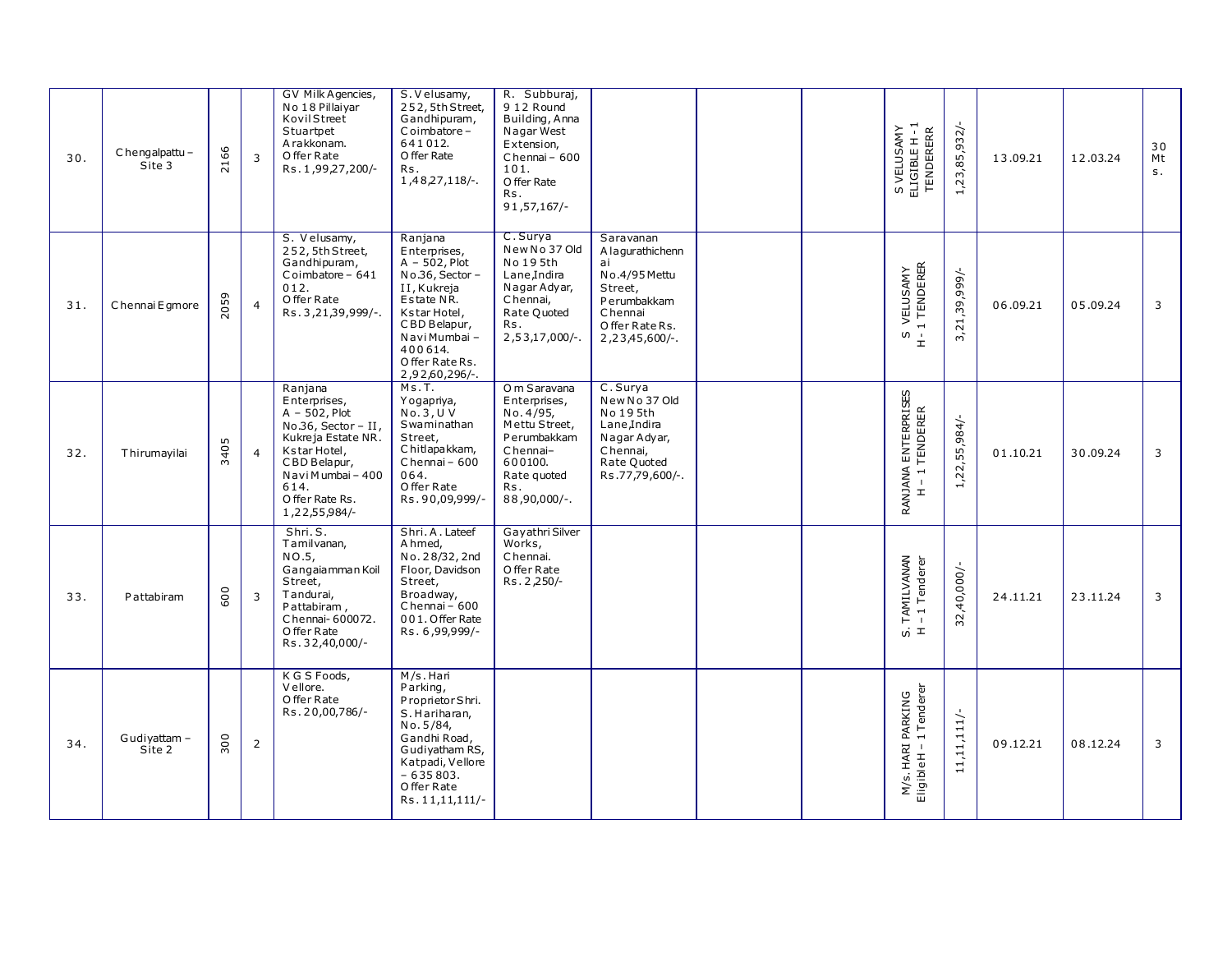| 35. | A mbattur                             | 580       | $\overline{4}$ | S. Velusamy,<br>252, 5th Street,<br>Gandhipuram,<br>Coimbatore - 641<br>012.<br>O ffer Rate<br>Rs. 1,87,87,500/-                            | Saravanan<br>A la qurathichenn<br>ai<br>No.4/95 M ettu<br>Street,<br>Perumbakkam<br>Chennai<br>Offer Rate Rs.<br>1,49,00,000/-. | C. Surya<br>New No 37 Old<br>No 195th<br>Lane, Indira<br>Nagar Adyar,<br>Chennai,<br>O ffer Rate<br>Rs.<br>$1,18,08,000/-$                                                        | Ms.T.<br>Yogapriya,<br>No.3, U. V<br>Swaminathan<br>Street,<br>Chitlapakkam,<br>$Chennai - 600$<br>064.<br>Offer Rate<br>Rs.90,22,000/-.                                                        |  | S. VELUSAMY<br>H - 1 Tenderer                                                          | 1,56,60,000/-   | 13.12.21 | 12.06.24 | 30<br>M |
|-----|---------------------------------------|-----------|----------------|---------------------------------------------------------------------------------------------------------------------------------------------|---------------------------------------------------------------------------------------------------------------------------------|-----------------------------------------------------------------------------------------------------------------------------------------------------------------------------------|-------------------------------------------------------------------------------------------------------------------------------------------------------------------------------------------------|--|----------------------------------------------------------------------------------------|-----------------|----------|----------|---------|
| 36. | Walajah Road                          | 500       | 3              | R. Vishnu,<br>40/2, Perumal<br>Kovil Street,<br>Deevanur Village<br>Post, Tindivanam<br>TK., Villupuram.<br>O ffer Rate Rs.<br>15,69,843/-. | M. Srinivasan,<br>No 4725<br>Jawaharlal<br>Street,<br>Kancheepuram.<br>O ffer Rate<br>Rs. 13,00,000/-                           | Jayabalan<br>Parthasarathy-<br><b>No 6 A S2</b><br>Sumangali<br>A partment<br>Kulakarai<br>Street Dawood<br>Nagar<br>Medavakkam,<br>Chennai.<br>O ffer Rate Rs.<br>12,78,252/-.   |                                                                                                                                                                                                 |  | 2. VISHNU<br>· 1 Tenderer<br>$\vec{\alpha}$ $\vec{\beta}$<br>$\mathbbmss{E}$           | 15,69,843/-     | 13.12.21 | 12.12.24 | 3       |
| 37. | Katpadi<br>(Multi-level<br>2 Wheeler) | 2581      | $\overline{4}$ | R. Vishnu,<br>40/2, Perumal<br>Kovil Street,<br>Deevanur Village<br>Post, Tindivanam<br>TK., Villupuram.<br>O ffer Rate Rs.<br>85,99,995/-. | T. Suresh<br>Kumar,<br>No. 19, 13th<br>Street,<br>Kumarappa<br>Nagar, Katpadi,<br>Vellore.<br>Offer Rate<br>Rs.82,00,444/-      | $K$ G S<br>Constituctions.<br>V ellore<br>O ffer Rate<br>Rs.<br>66,66,666/-                                                                                                       | Ranjana<br>Enterprises,<br>$A - 502$ , Plot<br>$No.36$ , Sector -<br>II, Kukreja<br>Estate NR.<br>Kstar Hotel,<br>CBD Belapur,<br>Navi Mumbai -<br>400614.<br>O ffer Rate Rs.<br>$55,88,100/-.$ |  | VISHNU<br>Tenderer<br>$\overline{\phantom{0}}$<br>œ<br>$\mathbf{I}$<br>$\mathbbmss{E}$ | 85,99,995/-     | 15.12.21 | 14.12.24 | 3       |
| 38. | Saidapet (West)                       | 883       | $\overline{4}$ | R. Vishnu,<br>40/2, Perumal<br>Kovil Street,<br>Deevanur Village<br>Post, Tindivanam<br>TK., Villupuram.<br>O ffer Rate Rs.<br>57,99,996/-. | C. Surya<br>New No 37 Old<br>No 195th<br>Lane, Indira<br>Nagar Adyar,<br>Chennai,<br>O ffer Rate<br>Rs.54,54,000/-.             | Smt. S. Mythili,<br>No. 20/10,<br>Thiyagarajan<br>Street,<br>Vetrinagar,<br>Peravallur,<br>Chennai-600<br>082. Offer Rate<br>Rs.<br>53,73,999/-.                                  | Om Saravana<br>Enterprises,<br>No. 4/95, Mettu<br>Street,<br>Perumbakkam<br>Chennai-<br>600100.<br>Rate quoted<br>Rs. 47,08,800/-.                                                              |  | Tenderer<br><b>VISHNU</b><br>$\rightarrow$<br>œ<br>$\overline{1}$<br>$\mathbbmss{}$    | -/966'66'<br>57 | 20.12.21 | 19.12.24 | 3       |
| 39. | Chennai Beach                         | 98<br>307 | $\overline{3}$ | R. Subburaj,<br>912 Round<br>Building, Anna<br>Nagar West<br>Extension,<br>Chennai - 600<br>101.<br>O ffer Rate<br>Rs.33,39,999/-.          | Ashok Annal,<br>Sarang Street,<br>Chennai - 600<br>001.<br>O ffer Rate Rs.<br>$21,50,000/-$ .                                   | Global South<br>India Trading,<br>Gound Floor,<br>19/10 Thambu<br>Chetty Street,<br>Parrys Corner,<br>George Town,<br>Chennai - 600<br>001.<br>O ffer Rate<br>Rs.<br>19,69,905/-. |                                                                                                                                                                                                 |  | SUBBURAJ<br>- 1 Tenderer<br>$\vec{r}$ +                                                | 33,39,999/-     | 22.12.21 | 21.12.24 | 3       |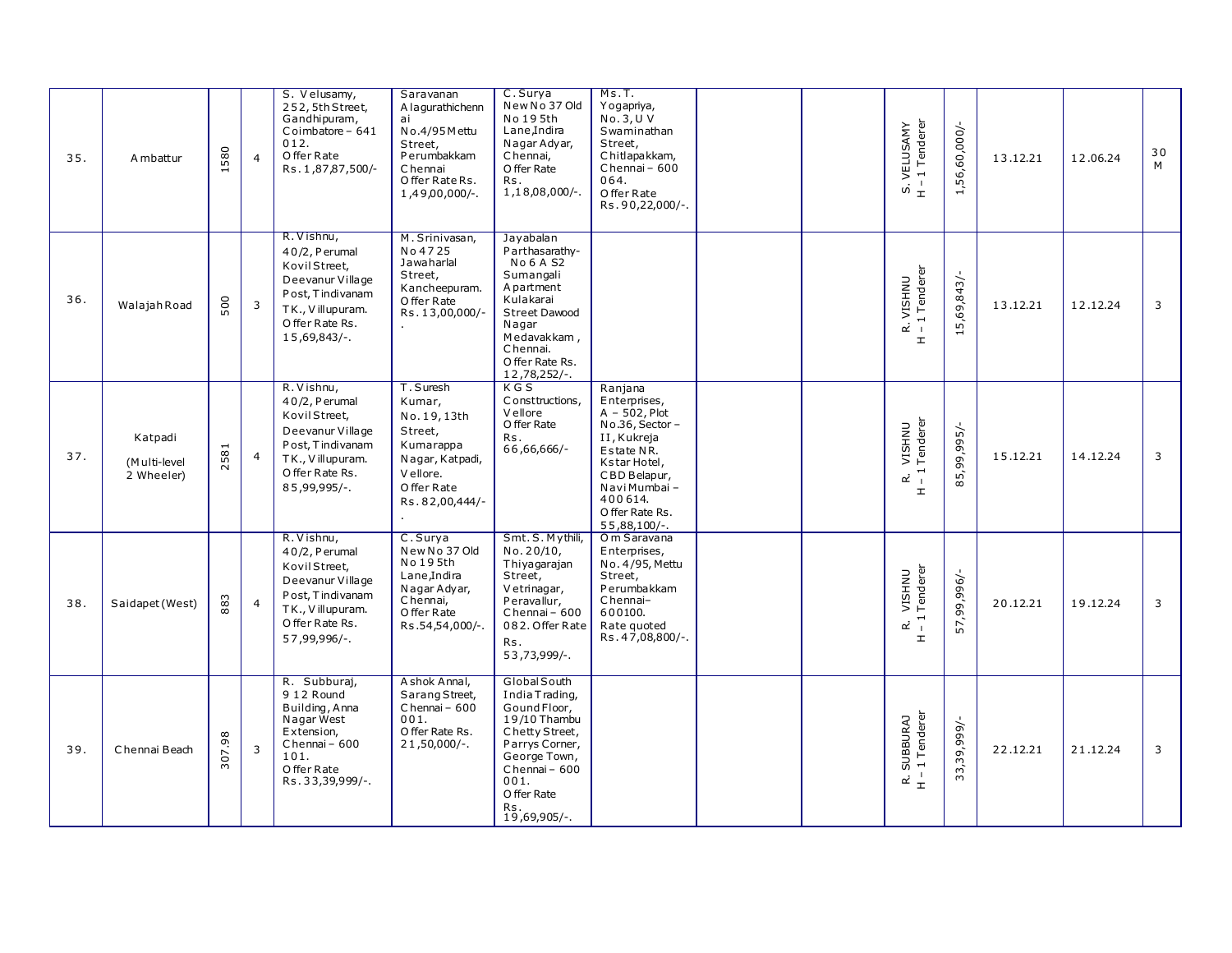| 40. | Gummidipundi                                                   | 634     | $\overline{3}$ | Jayabalan<br>Parthasarathy-<br><b>No 6 A S2</b><br>Sumangali<br>A partment<br>Kulakarai Street<br>Dawood Nagar<br>Medavakkam,<br>Chennai.<br>O ffer Rate Rs.<br>17, 19, 999/-.          | R. Subburaj,<br>9 12 Round<br>Building, Anna<br>Nagar West<br>Extension,<br>Chennai - 600<br>101.<br>Offer Rate<br>Rs. 9,09,999/-.                                                             | Shri. A. Lateef<br>A hmed,<br>No. 28/32, 2nd<br>Floor,<br>Davidson<br>Street,<br>Broadway,<br>Chennai - 600<br>001. Offer Rate<br>Rs. 8,19,999/- |  | JAYABALAN<br>PARTHASARATHY<br>H – 1 Tenderer                      | 17,19,999/-   | 22.12.21 | 21.12.24 | 3              |
|-----|----------------------------------------------------------------|---------|----------------|-----------------------------------------------------------------------------------------------------------------------------------------------------------------------------------------|------------------------------------------------------------------------------------------------------------------------------------------------------------------------------------------------|--------------------------------------------------------------------------------------------------------------------------------------------------|--|-------------------------------------------------------------------|---------------|----------|----------|----------------|
| 41. | Chennai Central<br>- Moore Market<br>Complex.<br>(Car Parking) | 2164.06 | $\overline{3}$ | Ranjana<br>Enterprises,<br>$A - 502$ , Plot<br>No.36, Sector - II,<br>Kukreja Estate NR.<br>Kstar Hotel,<br>CBD Belapur,<br>Navi Mumbai - 400<br>614.<br>O ffer Rate<br>Rs.22,22,800/-. | S. V elusamy,<br>252, 5th Street,<br>Gandhipuram,<br>Coimbatore-<br>641012.<br>O ffer Rate<br>Rs.<br>1,92,06,666/-.                                                                            | C. Surya<br>New No 37 Old<br>No 195th<br>Lane, Indira<br>Nagar Adyar,<br>Chennai,<br>O ffer Rate<br>Rs.<br>1,41,66,000/-.                        |  | RANJANA ENTERPRISES<br>H – 1 Tenderer                             | 2,22,22,800/- | 23.12.21 | 22.12.24 | 3              |
| 42. | Tiruvallur                                                     | 364     | $\overline{2}$ | Smt. Dharani,<br>Old No. 60, New<br>No. 18, Kannabiran<br>Koil Street,<br>Perambur,<br>Chennai, Offer<br>Rate Rs.<br>$32,67,999/-$ .                                                    | R. Subburaj,<br>9 12 Round<br>Building, Anna<br>Nagar West<br>Extension,<br>Chennai - 600<br>101.<br>O ffer Rate<br>Rs. 15,72,786/-                                                            |                                                                                                                                                  |  | R. DHARINI<br>1 Tenderer<br>Smt.<br>$\blacksquare$<br>$\mathbf r$ | 32,67,999/-   | 29.12.21 | 28.12.24 | 3              |
| 43. | Mambalam                                                       | 3000    | $\overline{3}$ | C. Surya<br>New No 37 Old No<br>19 5th Lane, Indira<br>Nagar Adyar,<br>Chennai,<br>O ffer Rate<br>Rs.1,76,31,000/-.                                                                     | Ranjana<br>Enterprises,<br>$A - 502$ , Plot<br>No.36, Sector -<br>II, Kukreja<br>Estate NR.<br>Kstar Hotel,<br>CBD Belapur,<br>Navi Mumbai -<br>400614.<br>Offer Rate Rs.<br>$1,63,44,000/-$ . | O m Saravana<br>Enterprises,<br>No. 4/95,<br>Mettu Street,<br>Perumbakkam<br>Chennai-<br>600100.<br>Rate quoted<br>Rs.<br>1,56,70,800/-.         |  | C SURYA<br>-1 Tenderer<br>$\mathbbmss{E}$                         | 1,61,70,000/- | 29.12.21 | 28.09.24 | 33<br>M        |
| 44. | Minjur                                                         | 1267.68 | $\overline{2}$ | Global South India<br>Trading,<br>Gound Floor,<br>19/10 Thambu<br>Chetty Street,<br>Parrys Corner,<br>George Town,<br>Chennai - 600<br>001. Offer Rate<br>Rs.64,77,665/-                | Gariba Nawaz<br>Enterprises,<br>1 <sup>st</sup> Foor, Room<br>No.9, Chavan<br>Dhawl Joshibag<br>Kalyan, Thane.<br>O ffer Rate<br>Rs. 43,53,786/-                                               |                                                                                                                                                  |  | GARIBA NAWAZ<br>ENTERPRISES<br>Eligible H – 1<br>Tenderer         | 29,44,542/-   | 07.01.22 | 06.01.22 | $\overline{2}$ |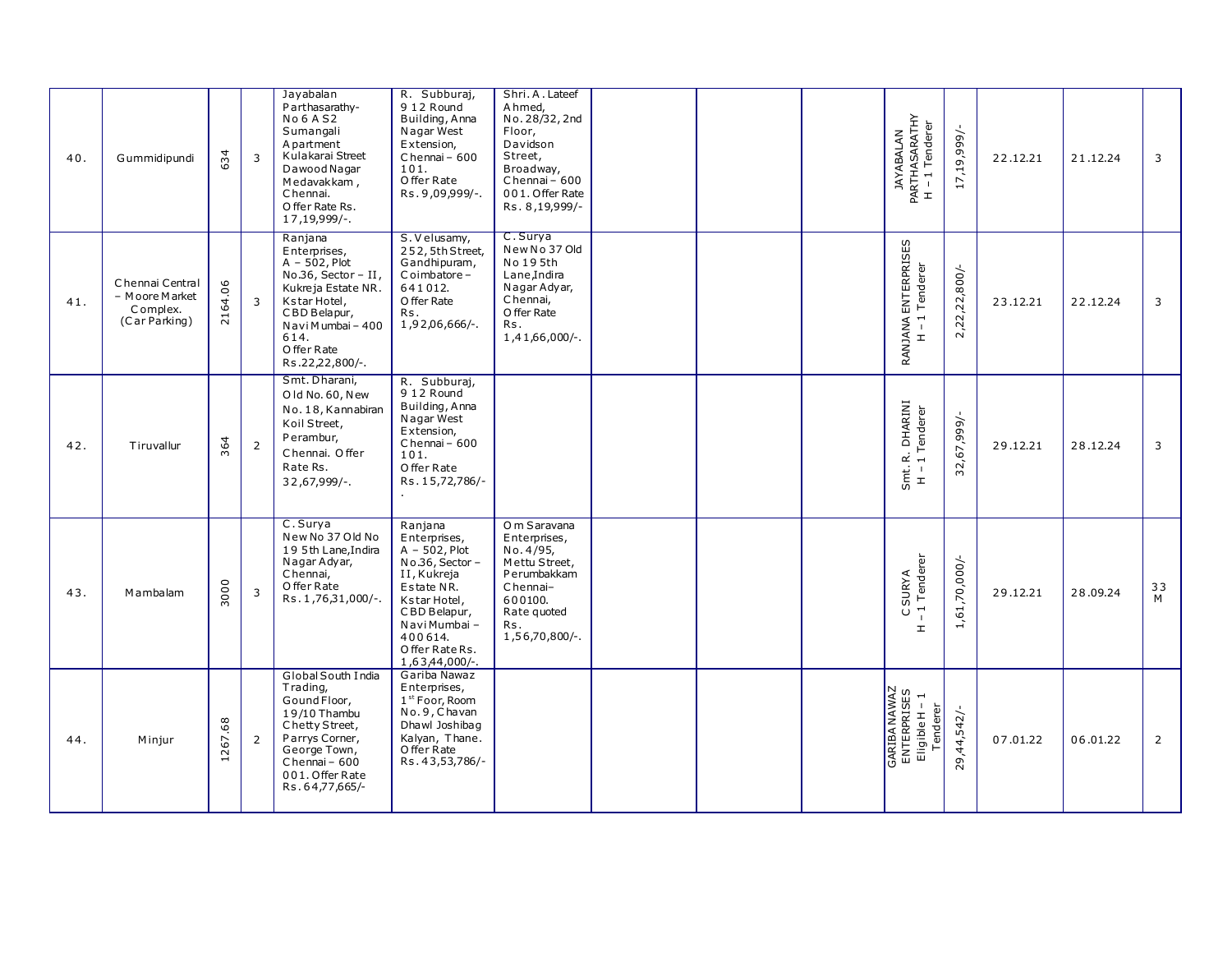| 45. | Perambur<br>(South)    | 1011 | $\overline{2}$ | Ranjana<br>Enterprises,<br>$A - 502$ , Plot<br>No.36, Sector $-$ II,<br>Kukreja Estate NR.<br>Kstar Hotel,<br>CBD Belapur,<br>Navi Mumbai - 400<br>614. Offer Rate<br>Rs. 77,65,560/- | Smt. Dharani,<br>Old No. 60, New<br>No. 18,<br>Kannabiran Koil<br>Street,<br>Perambur,<br>Chennai.<br>O ffer Rate<br>Rs.61,42,599/- |  |  | RANJANA<br>ENTERPRISES<br>H – 1 Tenderer<br>$\pm$    | 77,65,560/-   | 03.01.22 | 01.01.25 | 3              |
|-----|------------------------|------|----------------|---------------------------------------------------------------------------------------------------------------------------------------------------------------------------------------|-------------------------------------------------------------------------------------------------------------------------------------|--|--|------------------------------------------------------|---------------|----------|----------|----------------|
| 46. | Nungambakkam           | 401  | $\overline{2}$ | C. Surya<br>New No 37 Old No<br>195th Lane, Indira<br>Nagar Adyar,<br>Chennai,<br>O ffer Rate<br>Rs.37,62,000/-                                                                       | R. Subburaj,<br>912 Round<br>Building, Anna<br>Nagar West<br>Extension,<br>Chennai - 600<br>101.<br>Offer Rate<br>Rs. 18,28,908/-   |  |  | C SURYA<br>1 Tenderer<br>$\cup$<br>$\pm$             | $30,17,124/-$ | 27.01.22 | 26.01.25 | 3              |
| 47. | Tiruvanmiyur           | 1013 | $\overline{2}$ | R. Yukeshkumar<br>No: 31 A Raghavan<br>Nagar<br>shanmugappa<br>Street<br>Kodungaiyur<br>Chennai-600118.<br>Rate quoted<br>Rs.38,00,016/-                                              | Smt. Dharani,<br>Old No. 60, New<br>No. 18,<br>Kannabiran Koil<br>Street,<br>Perambur,<br>Chennai.<br>O ffer Rate<br>Rs.30,55,059/- |  |  | YUKESHKUMAR.R<br>H - 1 Tenderer                      | 25,33,404/-   | 27.01.22 | 26.01.24 | $\overline{2}$ |
| 48. | Tambaram<br>Sanatorium | 1400 | $\overline{2}$ | M/s Good Aim<br>Infrastructure,<br>$No.K - 39,$<br>V edanthangal<br>Nagar,<br>A rasankhazhani,<br>Chitlapakkam,<br>Chennai.<br>O ffer Rate<br>Rs.85,00,000/-                          | Om Saravana<br>Enterprises,<br>No. 4/95, Mettu<br>Street,<br>Perumbakkam<br>Chennai-<br>600100.<br>Rate quoted<br>Rs.75,96,009/-    |  |  | OM SARAVANA<br>ENTERPRISES<br>Eligible H -1 Tenderer | 25,49,297/-   | 24.02.22 | 23.02.23 | $\mathbf{1}$   |
| 49. | V y as arpadi<br>Jeeva | 850  | 1              | Ranjana<br>Enterprises,<br>$A - 502$ , Plot<br>No.36, Sector - II,<br>Kukreja Estate NR.<br>Kstar Hotel,<br>CBD Belapur,<br>Navi Mumbai - 400<br>614. Offer Rate<br>Rs. 39,88,000/-   |                                                                                                                                     |  |  | RANHANA<br>ENTERPRISES<br>Lone Tenderer              | 26,58,667/-   | 09.02.22 | 08.02.24 | $\overline{2}$ |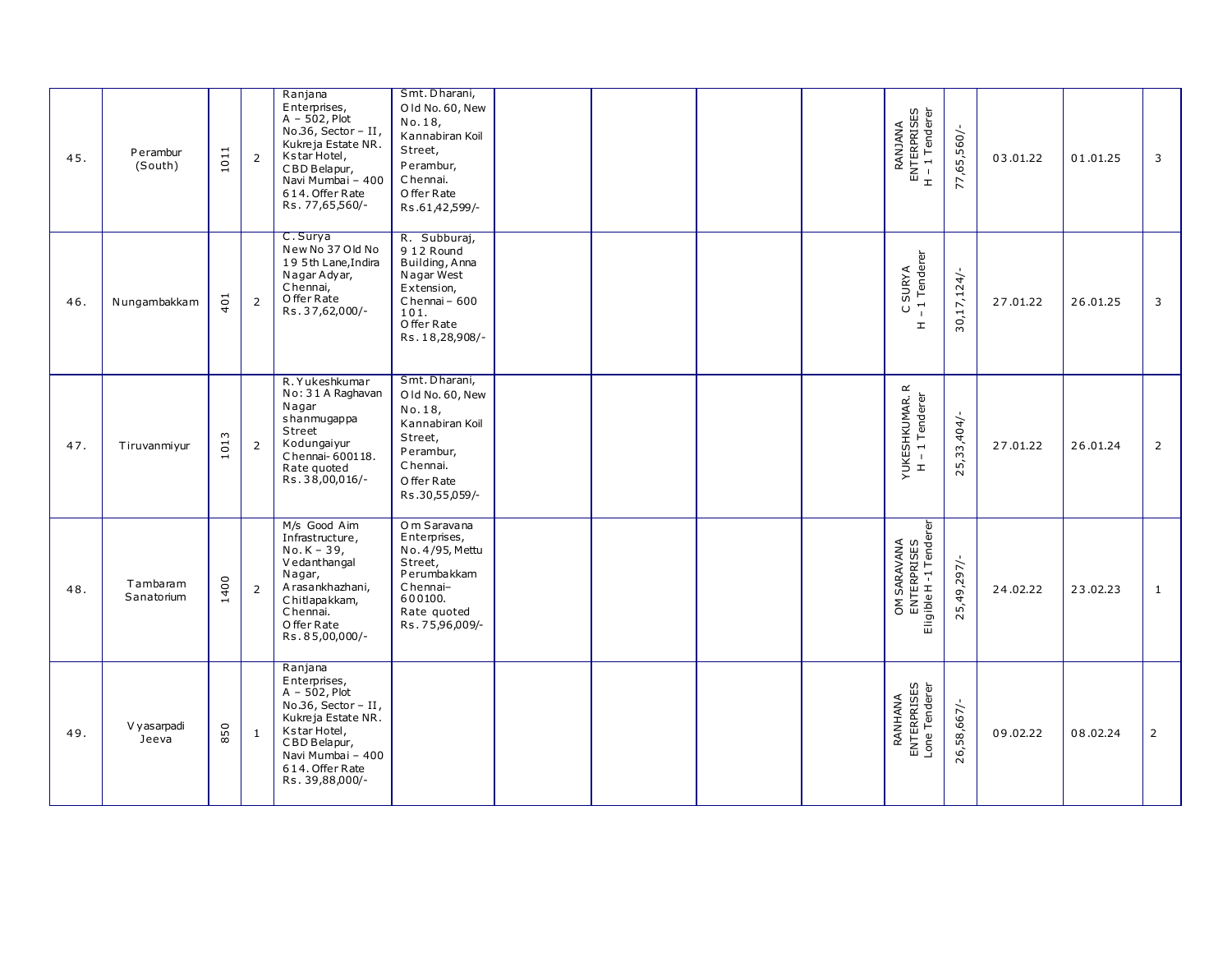| 50. | Kanchipuram<br>East         | 510.47 | $\overline{2}$ | S. Velusamy,<br>252, 5th Street,<br>Gandhipuram,<br>Coimbatore - 641<br>012.<br>O ffer Rate<br>Rs.63,00,099/-                                                               | Ms.T.<br>Yogapriya,<br>No.3, U. V<br>Swaminathan<br>Street,<br>Chitlapakkam,<br>Chennai - 600<br>064.<br>Offer Rate<br>Rs.52,09,000/-              |  |  | S VELUSAMY<br>H - 1 Tenderer                 | 35,30,080/-    | 10.02.22 | 09.02.24 | $\overline{2}$ |
|-----|-----------------------------|--------|----------------|-----------------------------------------------------------------------------------------------------------------------------------------------------------------------------|----------------------------------------------------------------------------------------------------------------------------------------------------|--|--|----------------------------------------------|----------------|----------|----------|----------------|
| 51. | M andaveli                  | 599.30 | 1              | Gariba Nawaz<br>Enterprises,<br>1 <sup>st</sup> Foor, Room No.<br>9, Chavan Dhawl<br>Joshibag Kalyan,<br>Thane.<br>O ffer Rate<br>Rs.63,45,678/-                            |                                                                                                                                                    |  |  | GARIBA NAWAZ<br>ENTERPRISES<br>Lone Tenderer | 42,39,452/-    | 17.02.22 | 16.02.24 | 2              |
| 52. | Tindivanam<br>(Temple Side) | 725.04 | $\overline{2}$ | R. Vishnu,<br>40/2, P erumal<br>Kovil Street,<br>Deevanur Village<br>Post, Tindivanam<br>TK., Villupuram.<br>O ffer Rate<br>Rs.38,27,997/-.                                 | Smt. S. Mythili,<br>No.20/10,<br>Thiyagarajan<br>Street,<br>Vetrinagar,<br>Peravallur,<br>Chennai - 600<br>082.<br>Offer Rate<br>Rs. 27, 18, 999/- |  |  | R VISHNU<br>-1 Tenderer<br>$\mathbbmss{E}$   | $35,17,248$ /- | 16.02.22 | 15.12.24 | 33<br>M        |
| 53. | Melmarvathur                | 779.44 | $\overline{2}$ | Jayabalan<br>Parthasarathy-<br><b>No 6 A S2</b><br>Sumangali<br>A partment<br>Kulakarai Street<br>Dawood Nagar<br>Medavakkam,<br>Chennai.<br>O ffer Rate Rs.<br>45,99,999/- | S. V elusamy,<br>252, 5th Street,<br>Gandhipuram,<br>Coimbatore-<br>641012.<br>Offer Rate<br>Rs. 40, 14, 999/-                                     |  |  | JAYABALAN<br>PARTHASARATHY<br>H – 1 Tenderer | 38,37,750/-    | 09.04.22 | 08.10.24 | 30<br>M        |
| 54. | Sullumetta                  | 499.20 | $\mathbf{1}$   | R. Subburaj,<br>9 12 Round<br>Building, Anna<br>Nagar West<br>Extension,<br>Chennai-<br>600 101.<br>O ffer Rate<br>Rs. 5,05,508/-                                           |                                                                                                                                                    |  |  | R. SUBBURAJ<br>Lone Tenderer                 | 1,68,336/-     | 25.04.22 | 24.04.23 | 1<br>Y         |